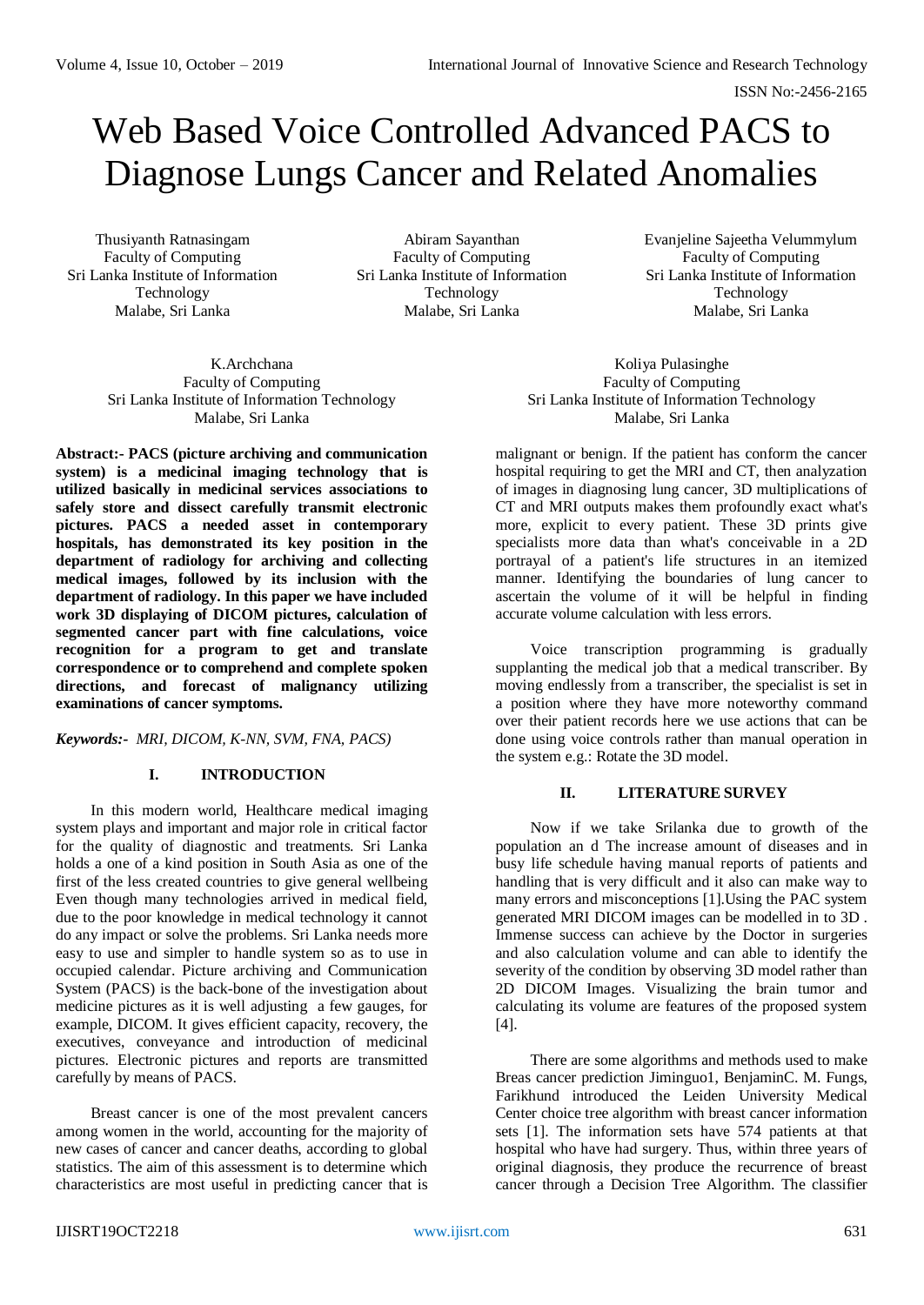anticipated precision of 70 percent. The Classifier precisely predicters the recurrences of the disease in 55 patient for the autonomous Classifier of 65 patient. The classifier also divides patients into two based on the trait of their disease and their significance to early recovery. There is a big amount of articles on the application of Data Mining methods for survivability assessment [2] .The most of the articles on the application of Data Mining methods for survivability assessment. Several studies have been reported to have focus 0n the significance of breast cancer method. These studies have implemented distinct approaches to data mining and provided problems, Decision Tree, Artificial Neural Network, Genetic algorithms, Support Vector Machines

Some algorithms and techniques are used to model 3D from 2D medical pictures. For small configuration computers, Multi-Planning rendering (MPR) does not require too many calculations. Method Volume Render (VR) is used to visualize the object's full volume. Cloudines and color must be calculated at each Voxel by projecting rays through the volume data [2].

Finding volume can helps in finding the severity of the cancer and the risk of the operation. Estimates of tumor volume provide only anatomical information and not true functional information [3]. There are some current systems accessible for segmentation of the brain tumor. M. Karuna and Ankita Joshi suggested an "Automatic detection and assessment of brain tumor using MATLAB" system [4]. This scheme includes segmentation through the Neuro Fuzzy Classifier, but many input pictures are needed to train an image to the neural network.

Now if we take Sri Lanka due to increase of the population and the increase amount of diseases and in busy life schedule having manual reports of patients and handling that is very difficult and it also can make way to many errors and misconceptions [5]. There are some software packages for speech recognition that are accessible commercially for speech recognition. IBM Via Voice 98 with Generals Medical Vocabulary's , Dragons Systems naturally-speaking Medicala aSuite, version 3 ; and General Medicine Edition, L and H Voice-xpress[6 ]. Twelve doctors completing their training with each software package compare these software packages and dictated a summary of medical advancement and discharge. The measurements analyzed in the research [6] are medical abbreviations, medical vocabulary and general English vocabulary compared across package using a standardized, strict scoring strategy. IBM software's was discovered to have the smallest general errors rating software's relative to other, consecutive generations of speech recognition. The item is extremely costly for use in developing nations such as Sri Lanka. although it is successive. as Sri Lanka, although it is successive. Creating medical reports using voice recognition is done as part of the PAC system with a minimum cost and as the hig h purpose of saving physicians time. PAC system will be the solution to the above problem. It is more convenient and user friendly so that and medical staffs can learn it and make use of it.

#### **III. METHODOLOGY**

The scheme has been created using codeIgniter, tensorflow. Jupyter's ML notebook. MATLAB was used for image processing and wamp, xampp was used for server and database.

#### *A.Voice Recognition and system controlling*

Speech is an extremely appealing way to interact with human computers. It's free of hands. It only takes normal hardware for use (a HighcQualitycMicrophone or NormalzMicrozphones) [6]. Fundamentals of Speech Recognition comes atzazverys simple bits rate. Recognin peoples speech, especially continuous speech without loaded training for a .vocabulary. of enough complexity is very hard. By using new processes, flow diagrams, algorithms, and methods we can process speech signals easy and recognize speech-text. In this system it develops a single line speech-to-text system [7].

The following are the voice production elements that are examined while implementations use distinct voice related functionalities. They are Phonation (producing sound), Fluency, Intonation, Pitch variance, Voice (including aeromechanical components of respiration). Basic voice recognition components are the sound card, microphone, speaker profile, language mode

Utterances Grouping and analyzing the words, matching the words, converting to text. The speakerrecognition scheme can be seen as functioning in four phases [8].

- Analyzing.
- Features extractions.
- Modeling.n
- Test.



Fig 1:- Voice recognition process

Capturing the voice and removing unwanted background noise. Converting to analog to digital format. The models are intended either for a particular speaker or for an autonomous speaker. The manner in which the speaker talks also plays a part in recognizing speech. Some models, with a pause in between, can acknowledge either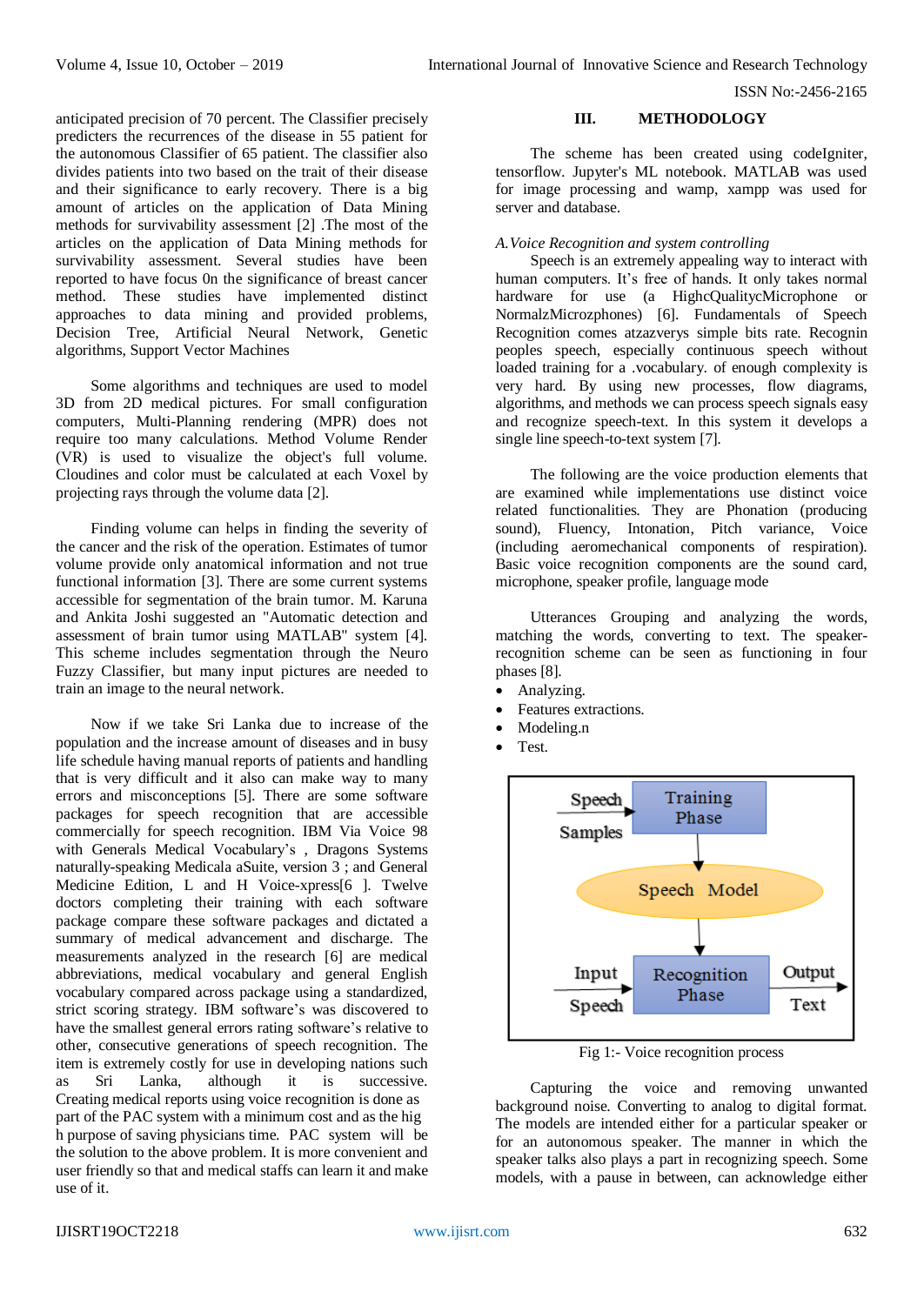single. Testing data to test the model .then converting to the API.

#### *B. Breast cancer prediction*

In this research are aim is to classify tumors as malignant (cancerous) or benign (non-cancerous) using features from multiple cell pictures. To calculate characteristics, a digitized image of a Fineg Needlea aspiration (FNA) of a breast mass is used. They portray features of the image's cell's nucleus. Breast cancer information from the kajal internet was gathered [9].

There are 530 instances with 33 attributes in the collected dataset. The class allocation is framed as unlikely, likely and beneficial. Therefore, there are 32 independent variables and 1 variable dependent. For the independent variables and dependent variable, the nominal values are set. The non-modifiable factors are the first 10 variables and the modifiable factors are the next 22 variables and the last variable is the danger of breast cancer.

#### *Logistic Regression Algorithm*

It is the go to technique for issues with binary classification. It is applied in predictive modeling [15]. Logistic regression is called for the perform used at the core of the strategy, the supplying perform. Logistic Regression Algorithm has the highest accuracy value 0.98.

#### *K-NN Algorithm*

In pattern recognition, the K-Nearest Neighbor formula may be a non-parametric methodology used for classification and regression. In each cases, the input consists of the K Nearest training examples within the feature house [6]. K-NN may be a sort of instance-based learning's-nn algorithm accuracy value 0.97.

#### *SVM Algorithm*

The objective of the supporting vector machineleering algorithm is to find a hyper plane in an Ndimensionalx space. The accuracy value is 0.97.

#### *Decision tree algorithm*

Decision-Trees-Classifier is an easy decisions learn algorithms which only recognizes categorically data for model building. The fundamental concept is to build a DecisionTree by using a top to down-greedyz-searching through-training the data set to evaluate each attribute at each node. It-utilizes-statistical property known as gaining data to select which attribute to test at each node in the tree. Information gaining measures how well a specified attribute distinguishes-the-training-sample-according to theirpclassification. The accuracy value is 0.95.

# *C. Calculate the Tumor Volume*

#### *Hidden Markov Random Field Model*

HMRF-EM method of MRI segmentation. This method has been effectively connected to tissue segmentation. MRI images Segmentation by utilizing an alternate count and slice size of pictures. Hidden Markov Random Field model is gotten from Hidden Markov Model [10] [11]. This is characterized as procedures created by a Markov chain. State progression can't be watched straightforwardly, yet can be seen after certain means [12].

$$
P(y|x) = \prod_{i \in s} P(y_i|x_i)
$$

In a HMRF model y is an observable random field  $& x$ is a hidden random field.

$$
P(x_1, x_2, x_3, \dots, x_n, y_1, y_2, y_3, \dots, y_n)
$$
  
=  $P(y_1)P(x_1|y_1)\prod_{k=2}^n P(y_k|y_{k-1}) P(x_k|y_k)$ 

This equation is used to find the probability.

# *Hmrf Using The Em Algorithm*

$$
x^* = \arg \max \{ p(y|x, \theta) P(x) \}
$$

Calculation is used to choose the sample parameter  $\theta$ for every pixel and comprises of two stages. First incorporates the estimation of the absentminded data which is required to shape an all-out enlightening accumulation and the second incorporates the development of the normal probability work for the absolute instructive gathering. We search for the naming  $x^*$  which fulfills.

$$
P(x) = Z^{-1} \exp(-U_{(x)})
$$

MRF can proportionately be portrayed by a Gibbs Dissemination.

# *Threshold Method*

This is utilized to change over unique picture to binary picture. When the lung picture darker than the background picture, [13] [14]

Gray level pixel  $\langle T \rangle$  equal black color. Gray level pixel  $>$  T equal white color.

#### *Voxel Images*

Voxel is a solitary pixel that given by: (Length  $*$ Width  $*$  Slice size). [15]

To improve the output, HMRF-EM algorithm wants to marginally wide edges of the distinguished articles in the MRI scan image and accomplished by utilizing Gaussian blur filter algorithm. The  $G(x, y)$  is

$$
G(x,y) = \frac{1}{\sqrt{2\pi\sigma^2}} e^{\frac{-(x^2+y^2)}{2\sigma^2}}
$$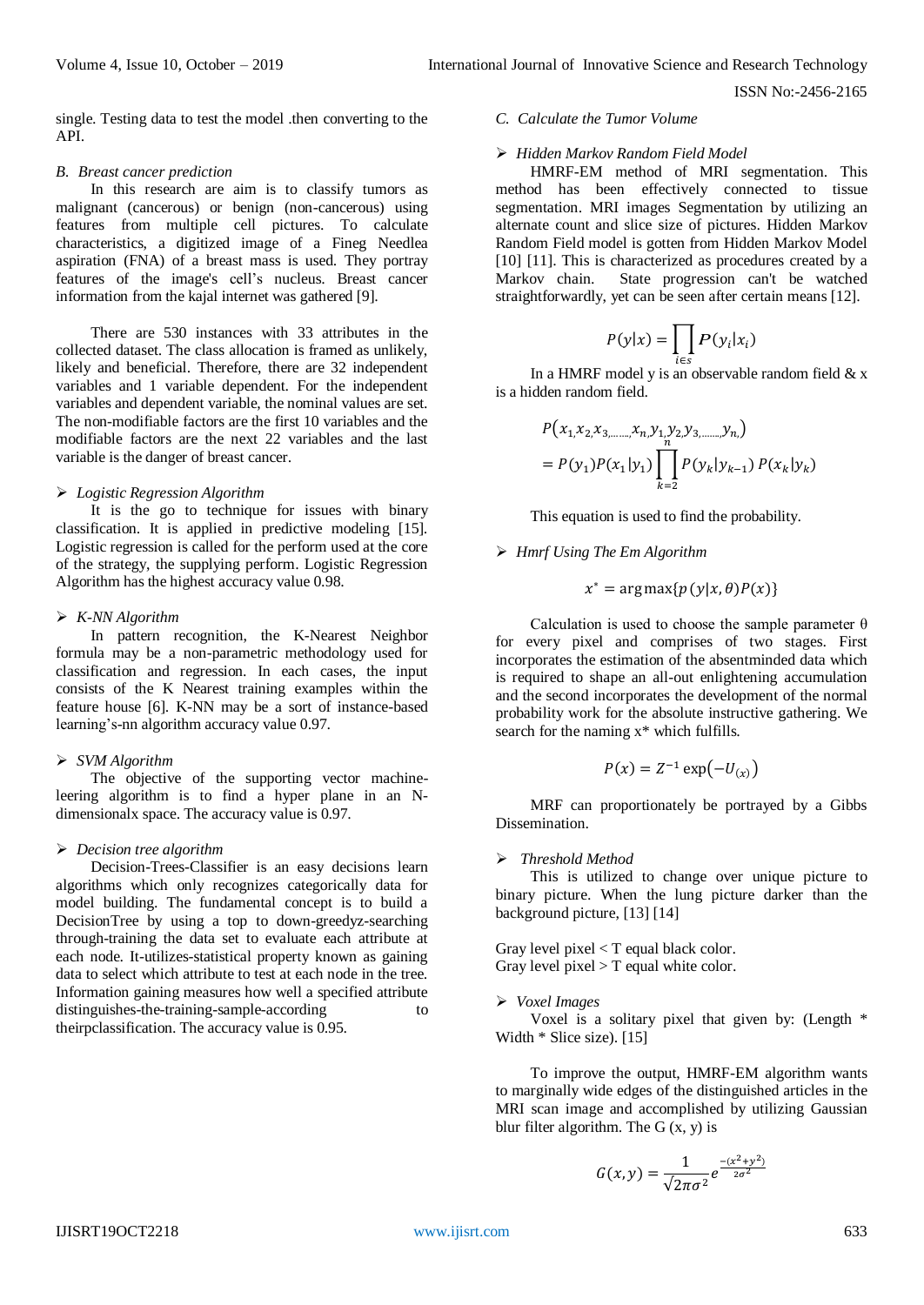# Thickness of Slice

Fig 2:- Voxel

# *D. 3D Modelling*

In this project, the real 2D medical images were used as the input data. Required number of DICOM images of human parts will be in-putted to the system to get a high accuracy 3D model of the given DICOM images set.

# **IV. MARCHING CUBES ALGORITHM**

The Marching Cubes (MC) algorithm by Lorensen and Cline is most used algorithm for extraction of iso surface out of volumetric data. This algorithm produces a triangle mesh by computing iso-surfaces from discrete data. a. By drawing all these triangles, wepcan build a three dimensional representation of the CT-Scans [17] [18].



Fig 3:- 3D rendering by marching cube algorithm



Fig 4:- Process of DICOM

#### **V. RESULTS**

We used some steps to get output. This image segmentation are used to get a unique picture.



Fig 5:- Processing of Volume

Canny edge identification is connected on the first picture so we clearly identify border edge. While, at that point Gaussian calculation is used on the primary picture to get the perception y. The outcomes discovered uncovers the underlying picture which are come about because of the kmeans have morphological openings, and not safeguard the watchful edges, for example these picture are not smooth enough. In this way, the HMRF refines picture out all of these disservices .The last outcome is segment effect area and calculate volume.



It detects system words. When the physician presses the AI, in voice recognized function, the voice of the physician is detected and converted in to text. The specialized thing here button and his voice is converted to audio through the system. Then it's converted in to text. The below table will lead us to measure the accuracy and the efficiency of the voice recognition system. Table show the test value and train data.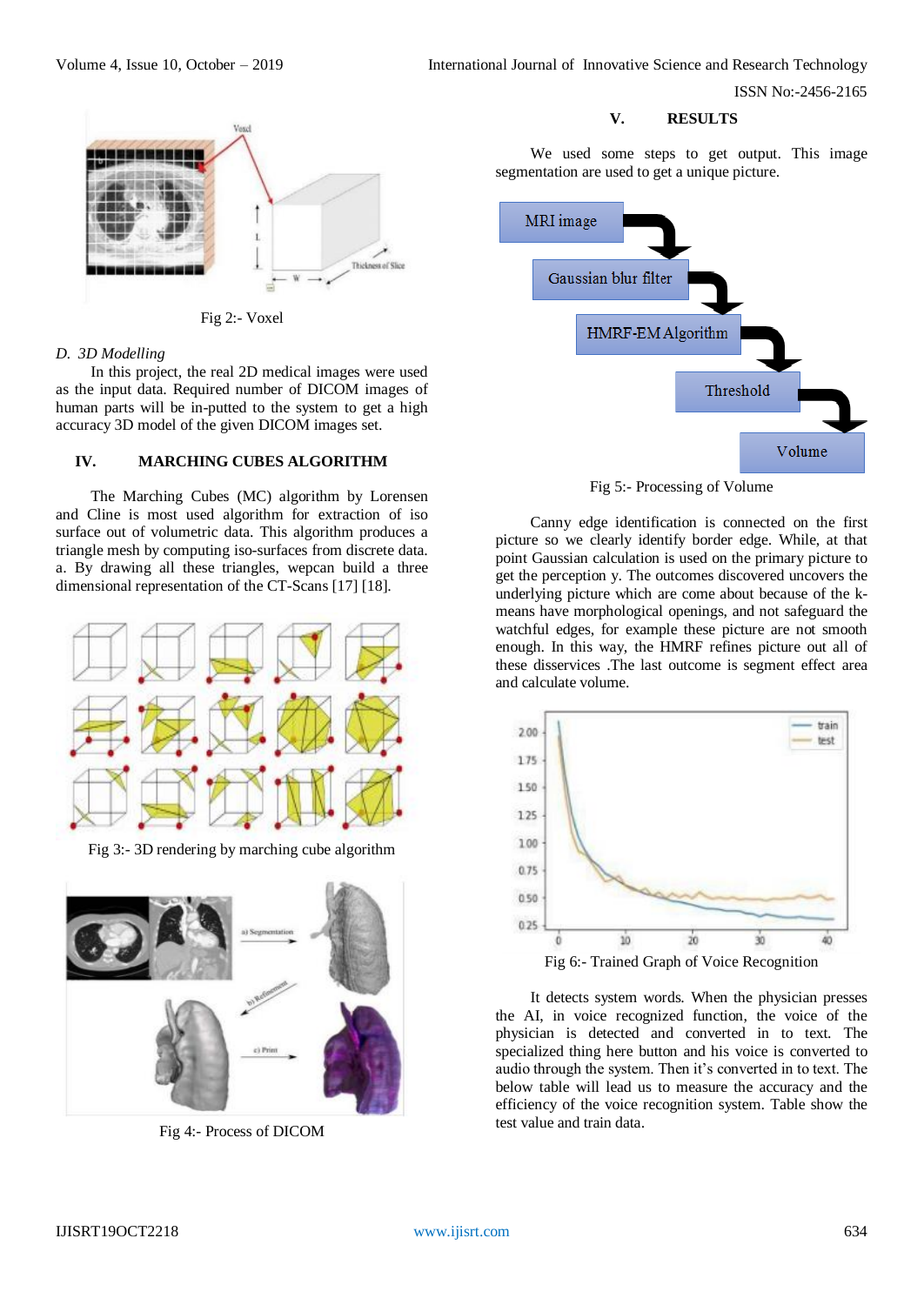| <b>Algorithms</b>             | Accuracy |
|-------------------------------|----------|
| Logistic Regression Algorithm | 98%      |
| <b>K-NN Algorithm</b>         | 97%      |
| <b>SVM Algorithm</b>          | 97%      |
| Decision Tree Algorithm       | 95%      |

Table 1:- Testing of Breast Cancer

# **VI. CONCLUSION**

Radiologists can use lung cancer segmentation to make the 3D lung model and calculate the region of lung cancer without critically examining medical images. Voice created in a scheme where the voice commands can regulate the part of the system. It is unknown the-actualcause of-breast-cancer, but-early therapy can be a useful way to prevent and detect breast cancer as well. Data mining technology is-the simplest and easiest way to predict whether it is recurrent or non-recurring breast cancer. Data mining algorithms such as decision tree, support vector machine naïve Bayes give more precise outcomes in many of the articles mentioned above.

#### **VII. FUTURE WORK**

Only 3D lung pictures can be rendered by a developed scheme. It is possible to develop cancer in the future by renderingp3D model of other body composition and anatomies such as core. In addition, voice could be created into a scheme where voice commands can regulate the entire PAC scheme and Voice controlling is more accurate and more function controlling, reducing manual operating time. Developing other related disease prediction.

#### **REFERENCES**

- [1]. Health, "Healthdata," 2019. [Online]. Available: http://www.healthdata.org/sri-lanka.
- [2]. Q. J.R, ""Induction of Decision Trees," Volume 1,, March, 1986.
- [3]. N. P. P. S. S. a. S. A. Ayushi Trivedi, "Speech to text and text to speech recognition systems-Areview," DepartmentofComputerScience, NMIMS University,Mumbai,India.
- [4]. V. R. J. Daemen, "The block cipher rijindael", Proceedings of the Third International Conference on smart," 2000,.
- [5]. [Online]. Available: https://www.aapm.org/meetings/amos2/pdf/35-9796- 86628-984.pdf. [6] B.-H. J. B. Lawrence Rabiner, "Fundamentals of Speech Recognition".
- [6]. E. M. B. Raghavendhar Reddy, ""Speech to Text Conversion using Android Platform",," in International Journal of Engineering Research and Applications (IJERA) ISSN: 2248-9622, January - February 2013, pp. ,Vol. 3,
- [7]. B. W. Y. Santosh K.Gaikwad, " "A Review on Speech Recognition Technique",," in International Journal of Computer Applications (0975 – 8887), November 2010., pp. Volume 10– No.3, .
- [8]. kajal, "kajal," [Online]. Available: https://www.kaggle.com/ucil/breast-caner-isonsindata..
- [9]. A. A. J. P.-M. B. Duquette, ""3D segmentation of abdominal aorta from CT-scan and MR images",," Computerized Medical Imaging and Graphics, vol. 36, pp. 294-303, 2012..
- [10]. Y. B. M. a. S. S. Zhang, ""Segmentation of brain MR images through a hidden Markov random field model and the expectation-maximization algorithm",," Imaging, IEEE Transactions on, vol. 20, pp. 45-57, 2001..
- [11]. Y. B. A. G. B. S. M. a. C. Zheng, ""Four-chamber heart modeling and automatic segmentation for 3-D cardiac CT volumes using marginal space learning and steerable features"," edical Imaging, IEEE Transactions on, vol. 27, pp. 16681681, 2008..
- [12]. M. H. V. a. B. R. Sonka, ""Image processing, analysis, and machine vision: Cengage Learning",," 2014..
- [13]. S. S. a. K. N. V. Al-Amri, ""Image segmentation by using threshold techniques,," 2010. arXiv preprint arXiv:1005.4020.
- [14]. D. T. A. S. C. a. H. B. Cooper, "Effect of voxel size on 3D micro-CT analysis of cortical bone porosity", Calcified tissue international,," vol. 80, pp. 211-219, 2007.
- [15]. lg,"logical,"[Online].Available: ieeexplore.ieee.org
- [16]. K-nn, "K-NN," [Online]. Available: https://www.researchgate.net/publication/242579096\_ A

n\_Introduction\_to\_Logistic\_Regression\_Analysis\_an d\_ Reporting.

- [17]. Sio, C. C., Ngan, M., Yi, J., & Chen, X. (2011). Volume Rendering with Marching Cube Algorithm.University of Southern California, date Feb, 11.
- [18]. [Online].Available:indexive.com
- [19]. J. Guo *et al.*, "Revealing determinant factors for early breast cancer recurrence by decision tree," *Inf. Syst. Front.*, 2017.
- [20]. R.M..Sherekar and AnandPawar, "A MATLAB Image processing approachfor reconstruction of DICOM Images for Manufacturing of customizedanatomical implants by using rapid prototyping,"American journal of Mechanical Engineering and Automation, vol. 1, no. 5, pp. 48- 53,2014.
- [21]. Fuzzylogic [Online]Available:https://www.scribd.com/book/1457 18199/Fuzzy-Logic-with-Engineering-Applications[Accessed:16-September-2016].
- [22]. M Karuna and Ankita Joshi, "Automatic detection and severity analaysis of brain tumors using gui in matlab," International Journal of Research in Engineering and Technology, vol. 02, no. 10, 2013.